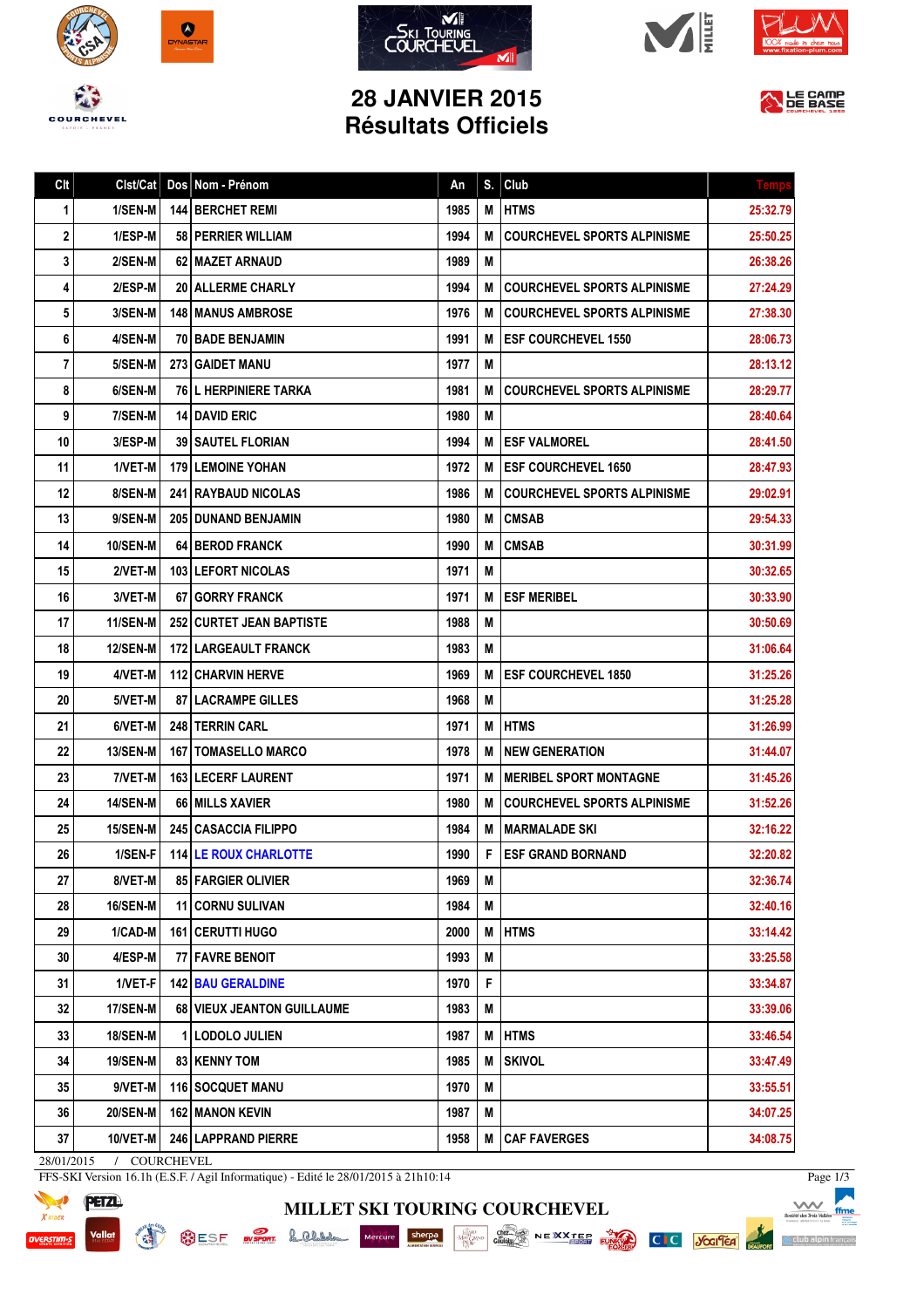| Clt | Clst/Cat        | Dos Nom - Prénom                  | An   | S. | Club                               | <b>Temps</b> |
|-----|-----------------|-----------------------------------|------|----|------------------------------------|--------------|
| 38  | 11/VET-M        | <b>176 DOMERGUE BERNARD</b>       | 1958 | M  | <b>ESF AIME LA PLAGNE</b>          | 34:31.28     |
| 39  | 12/VET-M        | <b>204 IDE THIERSANT PASCAL</b>   | 1962 | М  | <b>COURCHEVEL SPORTS ALPINISME</b> | 34:42.05     |
| 40  | 2/VET-F         | <b>175 CHAUCHAIX CORINE</b>       | 1975 | F  | <b>ESF ARECHES</b>                 | 34:43.85     |
| 41  | 13/VET-M        | 272 CERESA JEAN FRANCOIS          | 1960 | М  | <b>ESF LES MENUIRES</b>            | 34:50.06     |
| 42  | 14/VET-M        | <b>46   DAVID GREGORY</b>         | 1971 | M  |                                    | 35:03.84     |
| 43  | <b>21/SEN-M</b> | <b>36 BRANSART CHRISTIAN</b>      | 1976 | М  | <b>CAF DSA</b>                     | 35:04.62     |
| 44  | 15/VET-M        | <b>113 NATALI PIERRE</b>          | 1971 | M  | <b>SKI CLUB ASCO</b>               | 35:05.58     |
| 45  | <b>22/SEN-M</b> | <b>84 GIRARDO FRANCOIS XAVIER</b> | 1978 | М  | <b>HTMS</b>                        | 35:06.73     |
| 46  | 16/VET-M        | 219 GRANGER JEAN MARC             | 1962 | M  | <b>CAF VANOISE TARENTAISE</b>      | 35:08.44     |
| 47  | 2/CAD-M         | <b>174 CHARVIN AUGUSTIN</b>       | 1999 | M  | <b>HTMS</b>                        | 35:12.31     |
| 48  | 3/VET-F         | <b>651 CHENAL CLAUDE</b>          | 1967 | F  | <b>HTMS</b>                        | 35:17.77     |
| 49  | <b>23/SEN-M</b> | <b>255 DELANOE MORGAN</b>         | 1980 | M  | <b>ESF COURCHEVEL 1650</b>         | 35:25.49     |
| 50  | <b>24/SEN-M</b> | <b>157 VERTHIER REMI</b>          | 1985 | M  |                                    | 35:57.33     |
| 51  | 17/VET-M        | 60 THIBAULT HENRI                 | 1964 | M  | <b>CAF CHAMBERY</b>                | 36:17.75     |
| 52  | 18/VET-M        | <b>160 BENOIT MICKAEL</b>         | 1975 | М  | <b>ESF COURCHEVEL 1850</b>         | 36:20.47     |
| 53  | <b>25/SEN-M</b> | 263 CHAMPLOND ALEXANDRE           | 1991 | M  |                                    | 36:47.17     |
| 54  | <b>26/SEN-M</b> | 71 LUTZ FRANCK                    | 1990 | M  |                                    | 37:12.04     |
| 55  | 19/VET-M        | <b>7 METGE DENIS</b>              | 1968 | M  | <b>ESF COURCHEVEL 1850</b>         | 37:34.82     |
| 56  | 20/VET-M        | 206   TOWNEND LEE                 | 1973 | M  |                                    | 37:46.26     |
| 57  | 21/VET-M        | <b>247 PRAT FREDERIC</b>          | 1972 | M  | <b>INSULABIKE</b>                  | 37:52.80     |
| 58  | 22/VET-M        | <b>269 PIRES ARMANDO</b>          | 1974 | M  |                                    | 38:01.02     |
| 59  | <b>27/SEN-M</b> | 274 LABLANCHE ALEXANDRE           | 1988 | M  | <b>ESF COURCHEVEL 1550</b>         | 38:04.30     |
| 60  | <b>28/SEN-M</b> | 260 BOROWY FLORIAN                | 1989 | M  |                                    | 38:17.31     |
| 61  | <b>29/SEN-M</b> | <b>80 BOUCHER CORENTIN</b>        | 1985 | M  | <b>HTMS</b>                        | 38:28.72     |
| 61  | <b>29/SEN-M</b> | 21 RUFFET BON CORPS ROMAIN        | 1981 | M  | <b>DYNASTAR</b>                    | 38:28.72     |
| 63  | 4/VET-F         | <b>35 HEBERSTICH NATHALIE</b>     | 1974 | F  | <b>CMSAB</b>                       | 38:42.31     |
| 64  | <b>31/SEN-M</b> | <b>28 CLOPPET LUCAS</b>           | 1991 | M  |                                    | 38:47.84     |
| 65  | <b>23/VET-M</b> | <b>61   SETIEY LAURENT</b>        | 1969 | M  | <b>COURCHEVEL SPORTS ALPINISME</b> | 38:57.55     |
| 66  | 5/VET-F         | 69   BATCHELOR MELANIE            | 1970 | F  |                                    | 39:23.12     |
| 67  | <b>32/SEN-M</b> | 259 SHARP MATT                    | 1988 | M  | <b>ESF COURCHEVEL 1550</b>         | 39:24.58     |
| 68  | 2/SEN-F         | 63 MAZET AUDREY                   | 1985 | F  | <b>ESF LES MENUIRES</b>            | 39:39.38     |
| 69  | 3/SEN-F         | <b>171 O BRIEN JOANNA</b>         | 1983 | F  |                                    | 39:46.32     |
| 70  | 24/VET-M        | <b>88 VIALLY LAURENT</b>          | 1974 | M  | <b>CLUB SPORTS COURCHEVEL</b>      | 39:57.16     |
| 71  | 33/SEN-M        | <b>82 GARNIER ROBIN</b>           | 1990 | Μ  |                                    | 40:02.99     |
| 72  | 25/VET-M        | 258 MACKAY CHARLES                | 1961 | M  |                                    | 40:33.82     |
| 73  | 34/SEN-M        | <b>168   BRUET ALEXANDRE</b>      | 1981 | Μ  |                                    | 40:57.38     |
| 74  | <b>26/VET-M</b> | <b>115 VITALE CRISTIANO</b>       | 1970 | Μ  |                                    | 41:19.70     |
| 75  | 6/VET-F         | <b>173 HORDEQUIN FABIENNE</b>     | 1970 | F  |                                    | 41:27.22     |
| 76  | 35/SEN-M        | 275 BOROWY YOANN                  | 1988 | M  |                                    | 41:42.66     |
| 77  | 4/SEN-F         | <b>40   DELSUPEHE FRANCE</b>      | 1987 | F  |                                    | 42:55.17     |
| 78  | 7/VET-F         | <b>3 DAFFIN MELANIE</b>           | 1975 | F  |                                    | 43:16.05     |
| 79  | 5/SEN-F         | <b>102 FRANCHINO MIREILLE</b>     | 1979 | F  | <b>COURCHEVEL SPORTS ALPINISME</b> | 43:58.22     |

28/01/2015 / COURCHEVEL

FFS-SKI Version 16.1h (E.S.F. / Agil Informatique) - Edité le 28/01/2015 à 21h10:15

Page 2/3